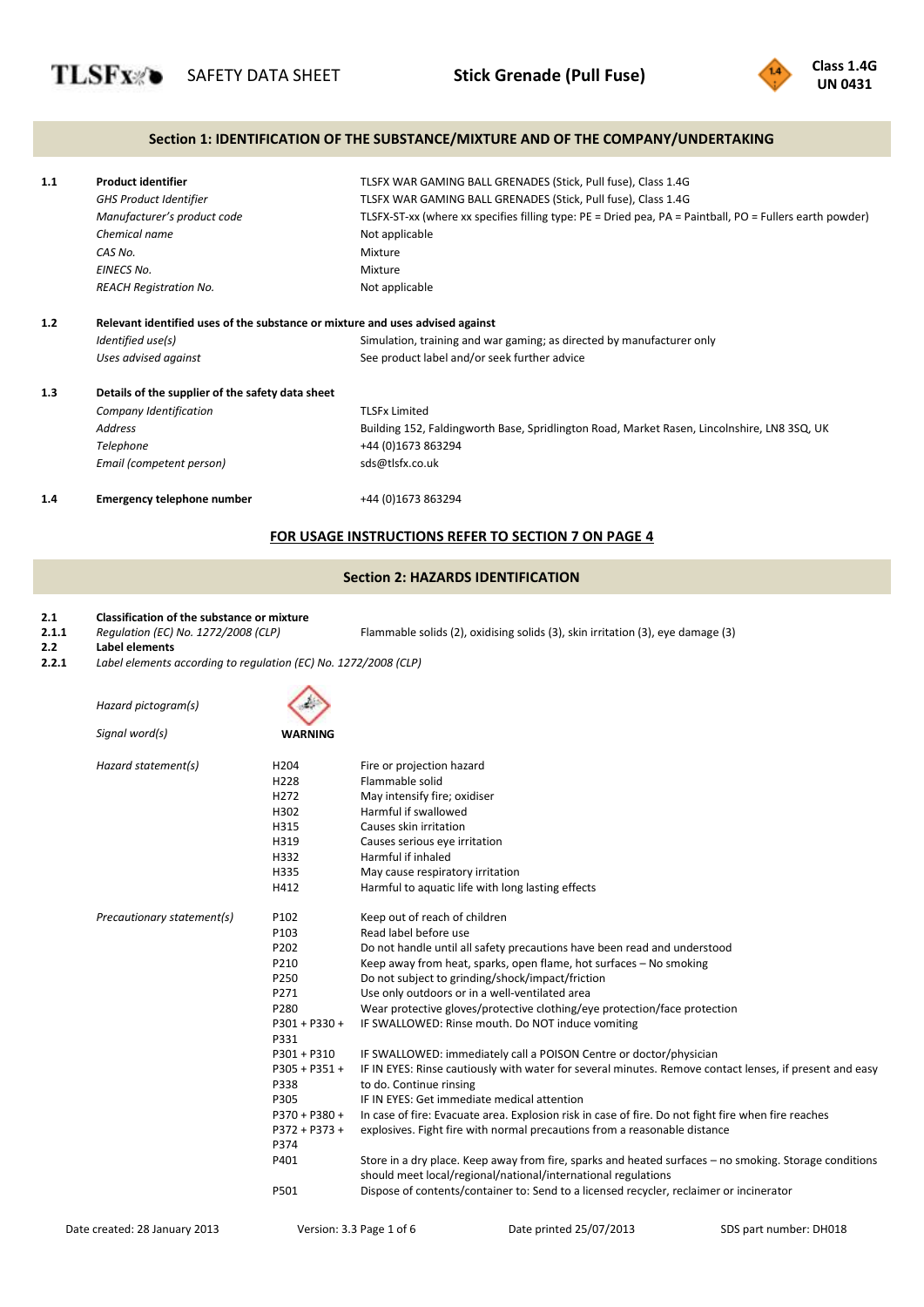

## **2.2.2** *Label elements according to Directive 67/548/EEC & 1999/45/EC*

| Hazard symbol         |                 |                                                                                                 |
|-----------------------|-----------------|-------------------------------------------------------------------------------------------------|
| <b>Risk Phrases</b>   | R <sub>10</sub> | Flammable                                                                                       |
|                       | R20/22          | Harmful by inhalation and if swallowed                                                          |
| <b>Safety Phrases</b> | S <sub>2</sub>  | Keep out of the reach of children                                                               |
|                       | S <sub>15</sub> | Keep away from heat                                                                             |
|                       | S <sub>16</sub> | Keep away from sources of ignition - No Smoking                                                 |
|                       | S <sub>23</sub> | Do not breathe fumes                                                                            |
|                       | S24/25          | Avoid contact with skin and eyes                                                                |
|                       | S <sub>26</sub> | In case of contact with eyes, rinse immediately with plenty of water and seek medical advice    |
|                       | S36/37/39       | Wear suitable protective clothing, gloves and eye/face protection                               |
|                       | S41             | In case of fire and/or explosion do not breathe fumes                                           |
|                       | S46             | If swallowed, seek medical advice immediately and show this container or label                  |
|                       | S51             | Use only in well-ventilated areas                                                               |
|                       | S59             | Refer to manufacturer/supplier for information on recovery/recycling                            |
|                       | S62             | If swallowed, do not induce vomiting: seek medical advice immediately and show this safety data |
|                       |                 |                                                                                                 |

**TLSFx** 

**2.3 Additional information** May ignite combustible materials and atmospheres, stain surfaces and reduce visibility in the immediate area.

# **Section 3: COMPOSITION/INFORMATION ON INGREDIENTS**

## **3.1 EC Classification No. 1272/2008/EC**

|                       | Hazard ingredient(s)     | CAS No.       | EC No.    | REACH Req. No. | Hazard pictogram(s) | Hazard statement(s)       |
|-----------------------|--------------------------|---------------|-----------|----------------|---------------------|---------------------------|
|                       | Aluminium powder         | 3811-04-9     | 223-289-7 | <b>NA</b>      |                     | H228                      |
|                       | Potassium perchlorate    | 8050-09-7     | 232-475-7 | <b>NA</b>      |                     | H317 + H302               |
|                       | Charcoal                 | 7440-44-0     | 231-143-3 | <b>NA</b>      | None                | None                      |
| Explosive composition | Sulphur                  | 7704-34-9     | 231-722-6 | <b>NA</b>      |                     | H228                      |
|                       | Potassium nitrate        | 7757-791      | 231-818-8 | <b>NA</b>      |                     | H272                      |
|                       | Red phosphorus           | 7723-14-0     | 231-768-7 | <b>NA</b>      |                     | H228 + H412 + H302        |
|                       | Potassium chlorate       | 3811-04-9     | 223-289-7 | <b>NA</b>      |                     | H272 + H302               |
|                       | Resorcinol               | 108-46-3      | 203-585-2 | <b>NA</b>      |                     | H302 + H315 + H319 + H412 |
|                       | Glycerine                | $56 - 81 - 5$ | 200-289-5 | <b>NA</b>      |                     | H315 + H319 + H335        |
|                       | Titanium dioxide         | 13463-67-7    | 236-675-5 | <b>NA</b>      | None                | None                      |
| Paintball             | Polyethylene glycol      | 25322-68-3    | 500-038-2 | <b>NA</b>      |                     | H302                      |
|                       | Sorbitol                 | $50-70-4$     | 200-061-5 | <b>NA</b>      | None                | None                      |
|                       | FD&C approved colourants | Various       | Various   | <b>NA</b>      | <b>NA</b>           | <b>NA</b>                 |
|                       | Fullers earth            | 14808-60-7    | 238-878-4 | <b>NA</b>      |                     | H319 + H332               |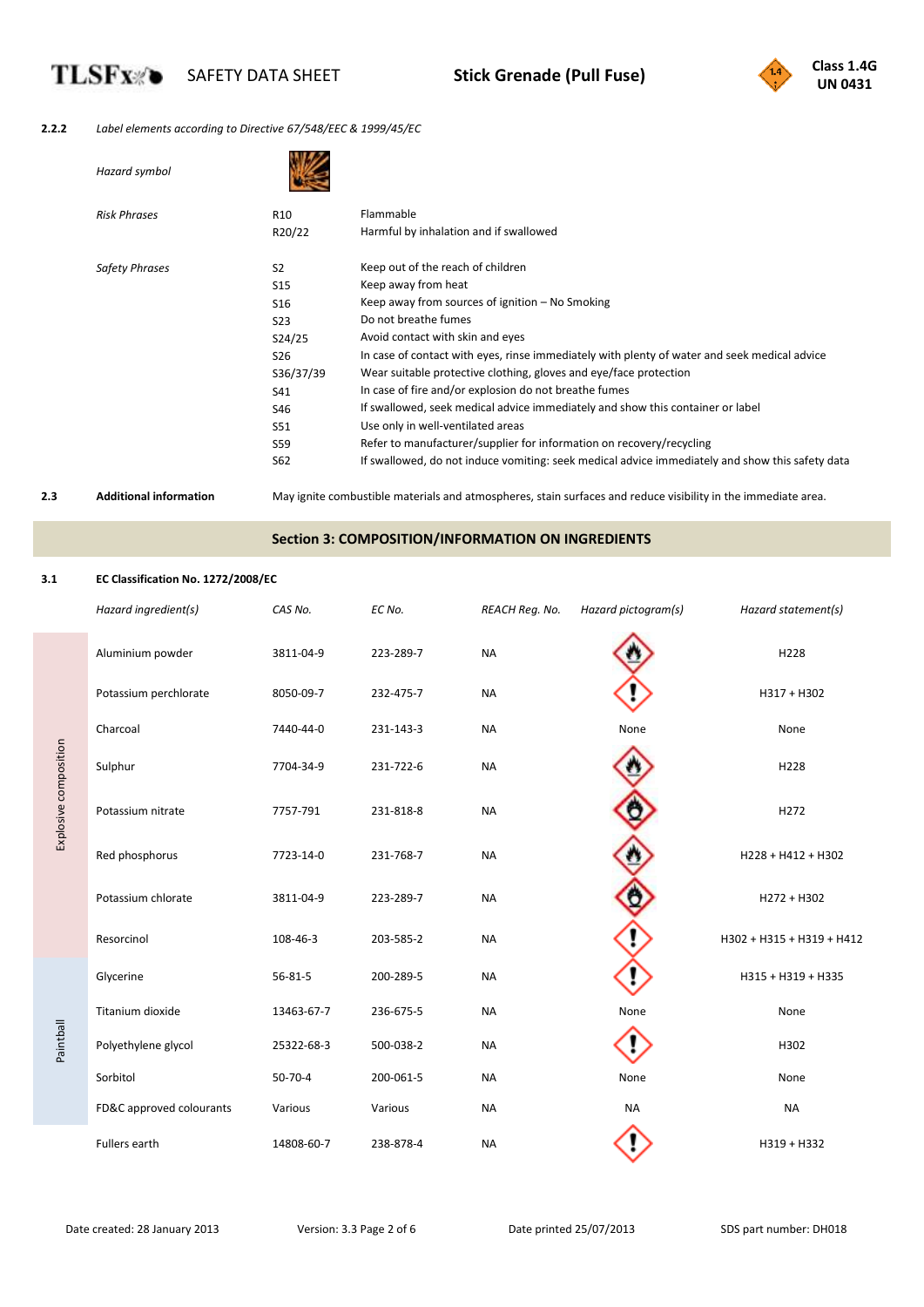

## **Section 4: FIRST AID MEASURES**

#### **4.1 Description of first aid measures**

| <b>Inhalation</b>   | Excess inhalation may cause respiratory irritation. If suffering with breathing difficulties, headaches or nausea move to<br>an area of fresh air. Obtain medical attention immediately                                                                         |
|---------------------|-----------------------------------------------------------------------------------------------------------------------------------------------------------------------------------------------------------------------------------------------------------------|
| <b>Skin Contact</b> | Burns can occur once product is lit if not used in the correct manner. If a user is burned treat affected area(s) with plenty<br>of cold water, keep clean. Seek medical assistance if required                                                                 |
| Eye contact         | If contents of this product become separated from the casing of this product and the powder has made contact with the<br>eye(s), remove contact lenses. Irrigate with water or eye wash solution for at least 15 minutes. Obtain immediate<br>medical attention |
| Ingestion           | If contents of this product are swallowed, seek medical advice immediately and show this container or label. Do not<br>induce vomiting. Make patient drink plenty of water. Get immediate medical attention                                                     |

### **4.2 Most important symptoms and effects, both acute and delayed**

Contact with the fuse once struck will cause burns. Once lit this product explodes after 5 seconds and can cause burns / bruising / lacerations if held in the hand. Excess inhalation may cause respiratory irritation

### **4.3 Indication of the immediate medical attention and special treatment needed** None other than the above

## **Section 5: FIRE-FIGHTING MEASURES**

|     | <b>Extremely Flammable/Explosive</b> |                                                                                                                              |
|-----|--------------------------------------|------------------------------------------------------------------------------------------------------------------------------|
|     | Flash point                          | Not applicable                                                                                                               |
|     | <b>Explosive limit ranges</b>        | Not applicable                                                                                                               |
| 5.1 | <b>Extinguishing media</b>           |                                                                                                                              |
|     | Suitable extinguishing media         | Extinguish preferably with dry chemical, foam or water spray                                                                 |
|     | Unsuitable extinguishing media       | Non known                                                                                                                    |
| 5.2 | Special hazards arising from         | Explosion risk in case of fire. DO NOT fight fire when fire reaches explosives. Do not attempt to directly fight established |
| 5.3 | <b>Advice for fire fighters</b>      | In case of fire: Evacuate area. Fight fire remotely due to the risk of explosion                                             |
|     |                                      | <b>Section 6: ACCIDENTAL RELEASE MEASURES</b>                                                                                |

# **6.1 Personal precautions, protective equipment and emergency procedures**

Warn everybody - explosion hazard. Evacuate the area of non-essential personnel. Ensure full personal protection (including respiratory protection) during removal of spillages

#### **Environment Precautions**

Ventilation recommended

## **6.3 Methods and material for containment and cleaning up**

Warn everybody – explosion hazard. If safe to do so: Put on protective equipment before entering danger area. Transfer to a container for disposal. Collect using non-sparking tools. Safely discharge static electricity before commencing clean up

#### **6.4 Additional information**

Consult section 13 for disposal considerations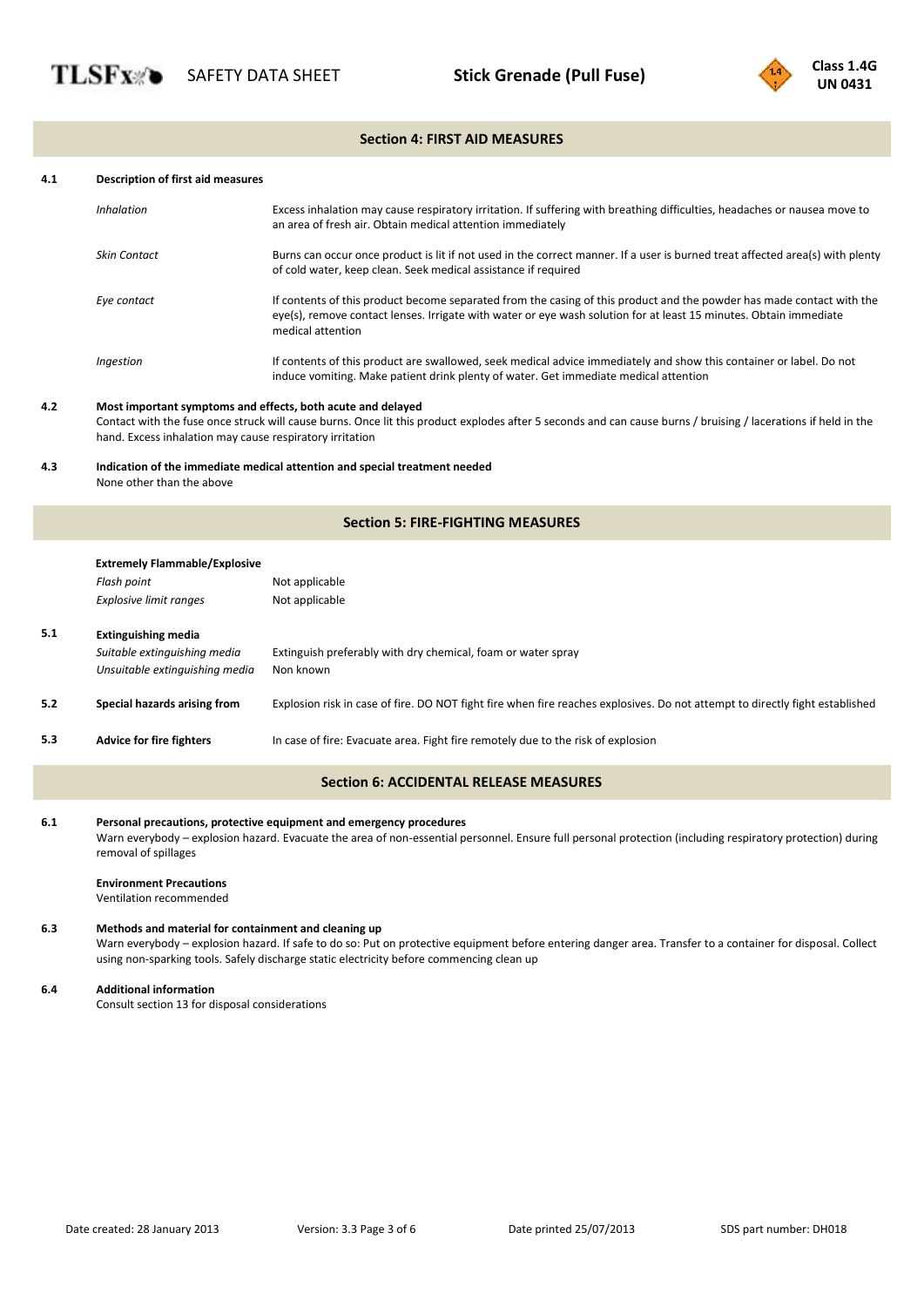

|       |                                                                                                                                                                                                                                                                                                                                                                                                | <b>Section 7: HANDLING AND STORAGE</b>                                                                                                                             |  |
|-------|------------------------------------------------------------------------------------------------------------------------------------------------------------------------------------------------------------------------------------------------------------------------------------------------------------------------------------------------------------------------------------------------|--------------------------------------------------------------------------------------------------------------------------------------------------------------------|--|
| 7.1   | <b>Precautions for safe handling</b><br>Avoid inhalation of high concentrations of vapours. Keep away from oxidising agents. Keep away from fire, sparks and heated surfaces - NO SMOKING                                                                                                                                                                                                      |                                                                                                                                                                    |  |
| 7.2   | Conditions for safe storage, including any incompatibilities<br>Protect from direct sunlight. Store in a well-ventilated place. Do not use or store near heat or open flame. Do not store and / or transport with oxidisers.<br>Store only in sealed UN approved boxes                                                                                                                         |                                                                                                                                                                    |  |
| 7.3   | Specific end use - INSTRUCTIONS<br>1] Hold the product firmly by the handle and twist cap off to reveal string inside handle<br>2] To ignite the product, pull the string out of handle sharply in one movement to initiate pull fuse.<br>3] Immediately drop the product and retreat 5 meters. DO NOT HOLD<br>4] After 5 seconds the product will explode with a flash of light and loud bang |                                                                                                                                                                    |  |
|       | DO NOT PLACE IN POCKETS.<br>This product may stain or burn surfaces and reduce visibility in the immediate vicinity<br>Not to be used outside of designated areas<br>If in any doubt, user must consult the manufacturer/supplier                                                                                                                                                              |                                                                                                                                                                    |  |
| 7.4   | Safety distance (m)                                                                                                                                                                                                                                                                                                                                                                            | 5                                                                                                                                                                  |  |
| 7.5   | Sound output at 5m (dB A)                                                                                                                                                                                                                                                                                                                                                                      | 121                                                                                                                                                                |  |
|       |                                                                                                                                                                                                                                                                                                                                                                                                | <b>Section 8: EXPOSURE CONTROLS/PERSONAL PROTECTION</b>                                                                                                            |  |
| 8.1   | <b>Control parameters</b><br>None set                                                                                                                                                                                                                                                                                                                                                          |                                                                                                                                                                    |  |
| 8.2   | <b>Exposure controls</b><br>Recommended controls                                                                                                                                                                                                                                                                                                                                               | No fire, sparks or welding close to the items. If cleaning up spillage, use tools which cannot strike sparks.<br>Avoid static electricity discharge onto the items |  |
| 8.2.2 | Personal protective equipment                                                                                                                                                                                                                                                                                                                                                                  |                                                                                                                                                                    |  |
|       | Hand protection                                                                                                                                                                                                                                                                                                                                                                                | Leather or similar protective gloves                                                                                                                               |  |
|       | Eye protection                                                                                                                                                                                                                                                                                                                                                                                 | $\mathbf{C}$<br>Shatter-proof glasses or goggles                                                                                                                   |  |
|       | Specific hygiene measures                                                                                                                                                                                                                                                                                                                                                                      | No smoking                                                                                                                                                         |  |
|       | Other<br>Further information                                                                                                                                                                                                                                                                                                                                                                   | Wear appropriate clothing, consult supplier<br>Always check applicability with your supplier of protective equipment                                               |  |
|       |                                                                                                                                                                                                                                                                                                                                                                                                | <b>Section 9: PHYSICAL AND CHEMICAL PROPERTIES</b>                                                                                                                 |  |
| 9.1   | Information on basic physical and chemical properties                                                                                                                                                                                                                                                                                                                                          |                                                                                                                                                                    |  |

# **Appearance**

| Main body | Multi construction of Cardboard Cylinders resembling German WWII Stick Grenade with a pull off cap at base of handle. |
|-----------|-----------------------------------------------------------------------------------------------------------------------|
| Cap       | Paper covered cardboard tube.                                                                                         |
| Other     | Produces a flash of light and loud bang after a delay of approximately 5 seconds                                      |

# **Chemical properties**

| Auto ignition temperature (° C) | $\approx$ 300 (based on fuse igniter)     |
|---------------------------------|-------------------------------------------|
| Decomposition temperature (° C) | Not available                             |
| Flammability                    | Contents highly flammable - explosive     |
| Solubility (water)              | Potassium nitrate - 31.6 g/100 ml at 20°C |

# **9.2 Other information**

Volatile Organic Chemical (VOC) Content – Not available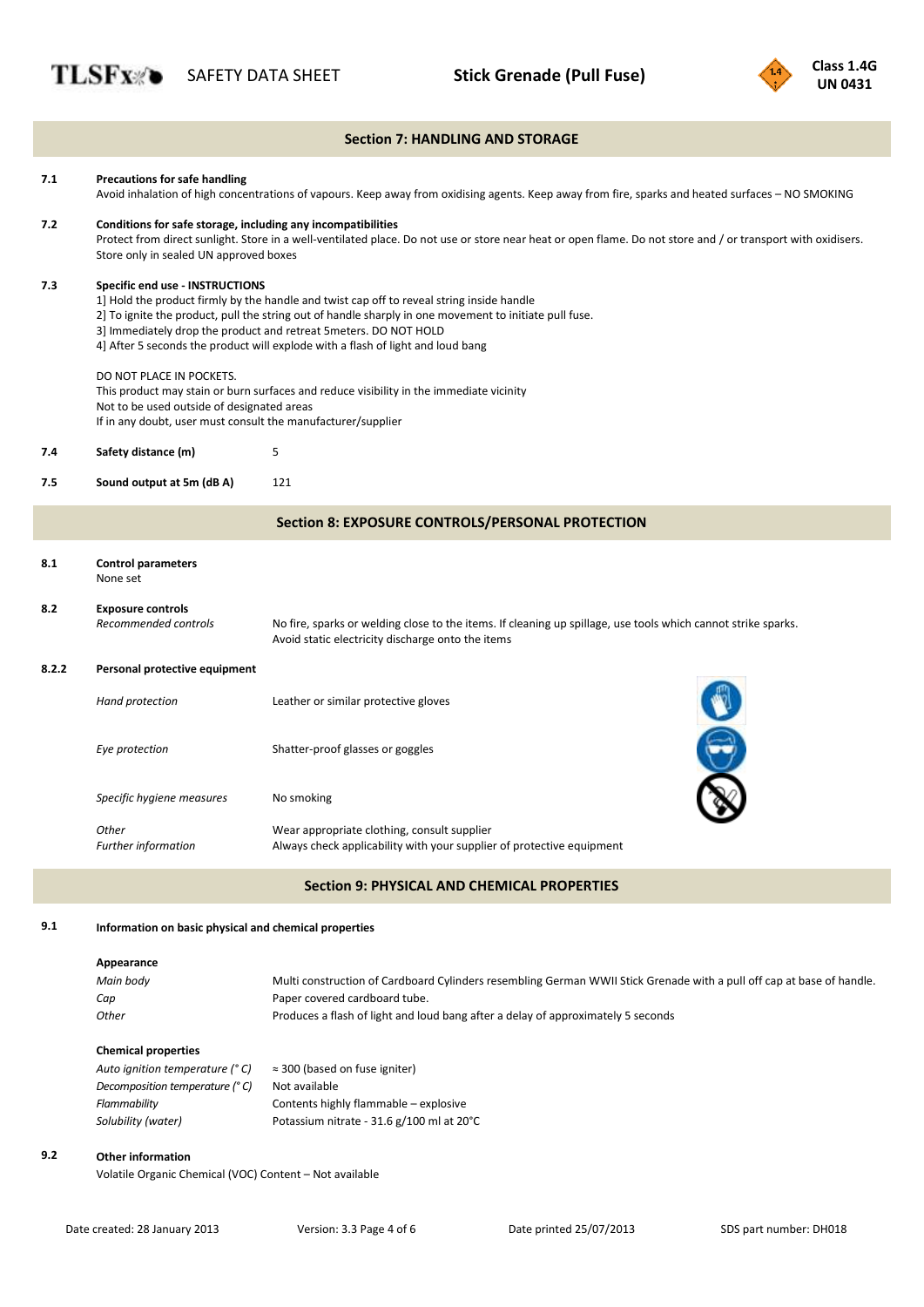**TLSFx**®



|      | <b>Section 10: STABILITY AND REACTIVITY</b>                                   |                                                                                                                                                                                                                                            |  |  |
|------|-------------------------------------------------------------------------------|--------------------------------------------------------------------------------------------------------------------------------------------------------------------------------------------------------------------------------------------|--|--|
| 10.1 | Reactivity                                                                    | Product stable under recommended storage and handling conditions                                                                                                                                                                           |  |  |
| 10.2 | <b>Chemical stability</b>                                                     | Product stable under recommended storage and handling conditions                                                                                                                                                                           |  |  |
| 10.3 | Possibility of hazardous reactions                                            | Product stable under recommended storage and handling conditions                                                                                                                                                                           |  |  |
| 10.4 | <b>Conditions to avoid</b>                                                    | Avoid contact with heat and ignition sources. Avoid shock, impact, friction and rough handling.                                                                                                                                            |  |  |
| 10.5 | Incompatible materials                                                        | Strong acids and bases                                                                                                                                                                                                                     |  |  |
| 10.6 | <b>Hazardous Decomposition</b><br>product(s)                                  | Carbon monoxide, carbon dioxide, nitrogen oxides, sulphur oxides                                                                                                                                                                           |  |  |
|      |                                                                               | <b>Section 11: TOXICOLOGICAL INFORMATION</b>                                                                                                                                                                                               |  |  |
| 11.1 | Information on toxicological effects                                          |                                                                                                                                                                                                                                            |  |  |
|      | Routes of Entry<br>Chronic Effects on Humans<br>Other Toxic Effects on Humans | Dermal contact. Eye contact. Inhalation. Ingestion<br>The substance is toxic to blood, kidneys, lungs, the nervous system, liver, mucous membranes<br>Hazardous in case of skin contact (irritant, permeator), of ingestion, of inhalation |  |  |
| 11.2 | <b>Other information</b>                                                      | None                                                                                                                                                                                                                                       |  |  |
|      |                                                                               | <b>Section 12: ECOLOGICAL INFORMATION</b>                                                                                                                                                                                                  |  |  |
| 12.1 | <b>Toxicity</b>                                                               | No data available                                                                                                                                                                                                                          |  |  |
| 12.2 | Persistence and degradability                                                 | Moderately/partially biodegradable. Not persistent                                                                                                                                                                                         |  |  |
| 12.3 | Bio-accumulative potential                                                    | Moderately/partially biodegradable. Not persistent                                                                                                                                                                                         |  |  |
| 12.4 | <b>Mobility in soil</b>                                                       | No data                                                                                                                                                                                                                                    |  |  |
| 12.5 | <b>Results of PBT and vPvB</b>                                                | No data                                                                                                                                                                                                                                    |  |  |
| 12.6 | Other adverse effects:                                                        | No data                                                                                                                                                                                                                                    |  |  |
|      |                                                                               | <b>Section 13: DISPOSAL CONSIDERATIONS</b>                                                                                                                                                                                                 |  |  |
| 13.1 | <b>Waste Treatment</b>                                                        | Disposal should be in accordance with local/regional/national or international regulations. Consult an<br>accredited waste disposal contractor or the local authority for advice                                                           |  |  |
| 13.2 | Disposal of failed units                                                      | Should any product misfire either through the fuse not lighting or the product not functioning once lit, do not<br>approach or pick up the device for at least 20 minutes                                                                  |  |  |
|      |                                                                               | Individual units may be rendered inert by immersion in water for a period of 24 hours. Dispose of the product in<br>general waste thereafter                                                                                               |  |  |
| 13.3 | <b>Additional information:</b>                                                | None                                                                                                                                                                                                                                       |  |  |